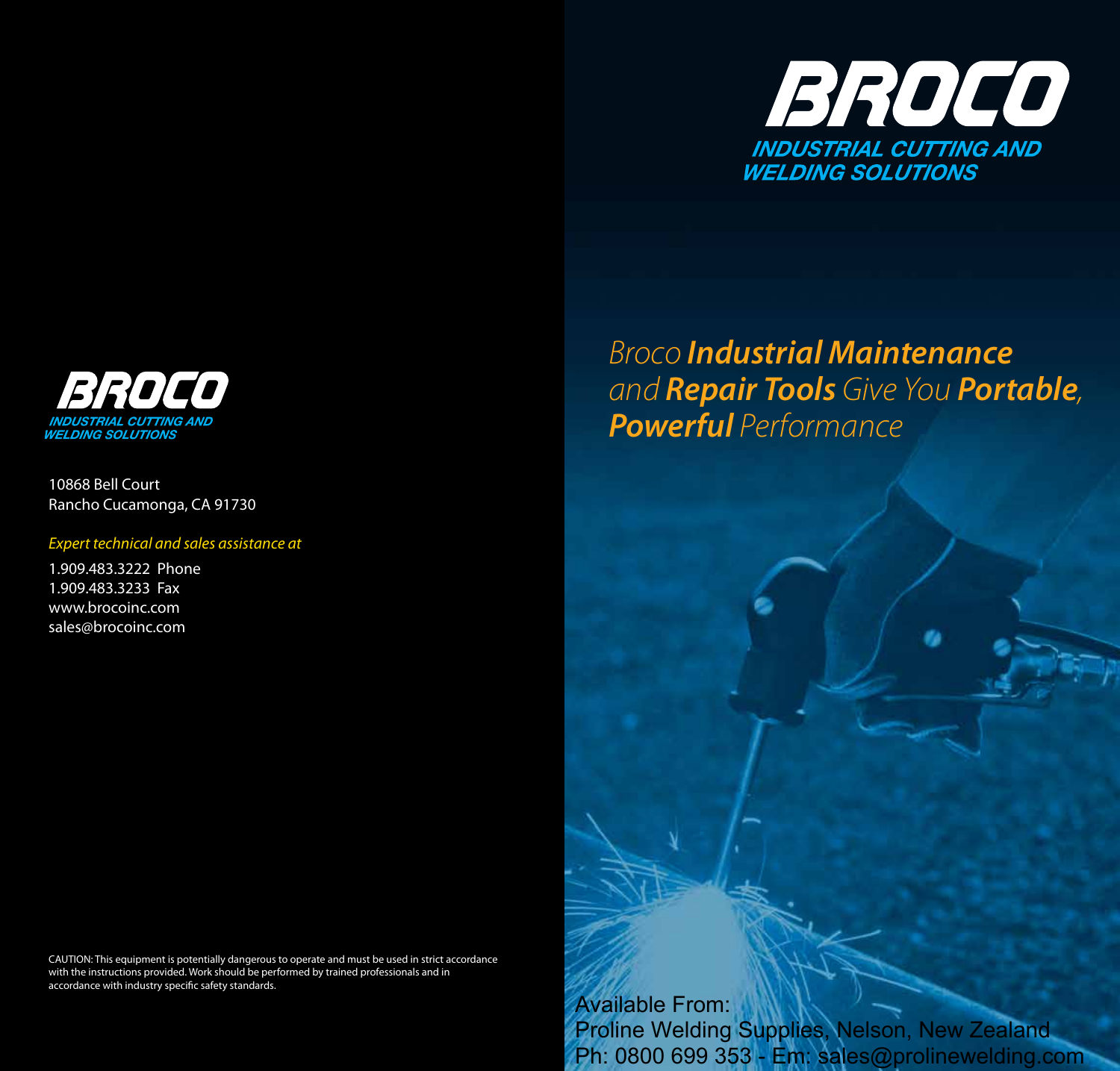*You will find Broco Industrial cutting and welding products working in rugged maintenance and repair environments around the world including:*

*Aggregate Agriculture Cement Coal Construction Demolition Fire and Rescue Food Processing Heavy Equipment Marine and Dredge Metal Processing and Casting Mining Nuclear Petrochemical Plant Maintenance Rail Steel Utilities Welding Shops*





*Broco Industrial cutting and welding products go where you need them to go to get the job done. Our industrial maintenance and repair equipment is portable and powerful. With Broco Industrial tools you can repair heavy equipment at the construction site, clear rock crushers in the quarry, and demolish structural steel on-site.* 

## *The Portable Problem Solvers*

*Broco tools were pioneered by working professionals and innovative engineers with a strong commitment to quality and performance. That tradition of knowledge and superior engineering continues today. Ask our experts how we can help solve your maintenance and repair challenges quickly, safely, and cost effectively.*

Proline Welding Supplies - 0800 699 353 - sales@prolinewelding.com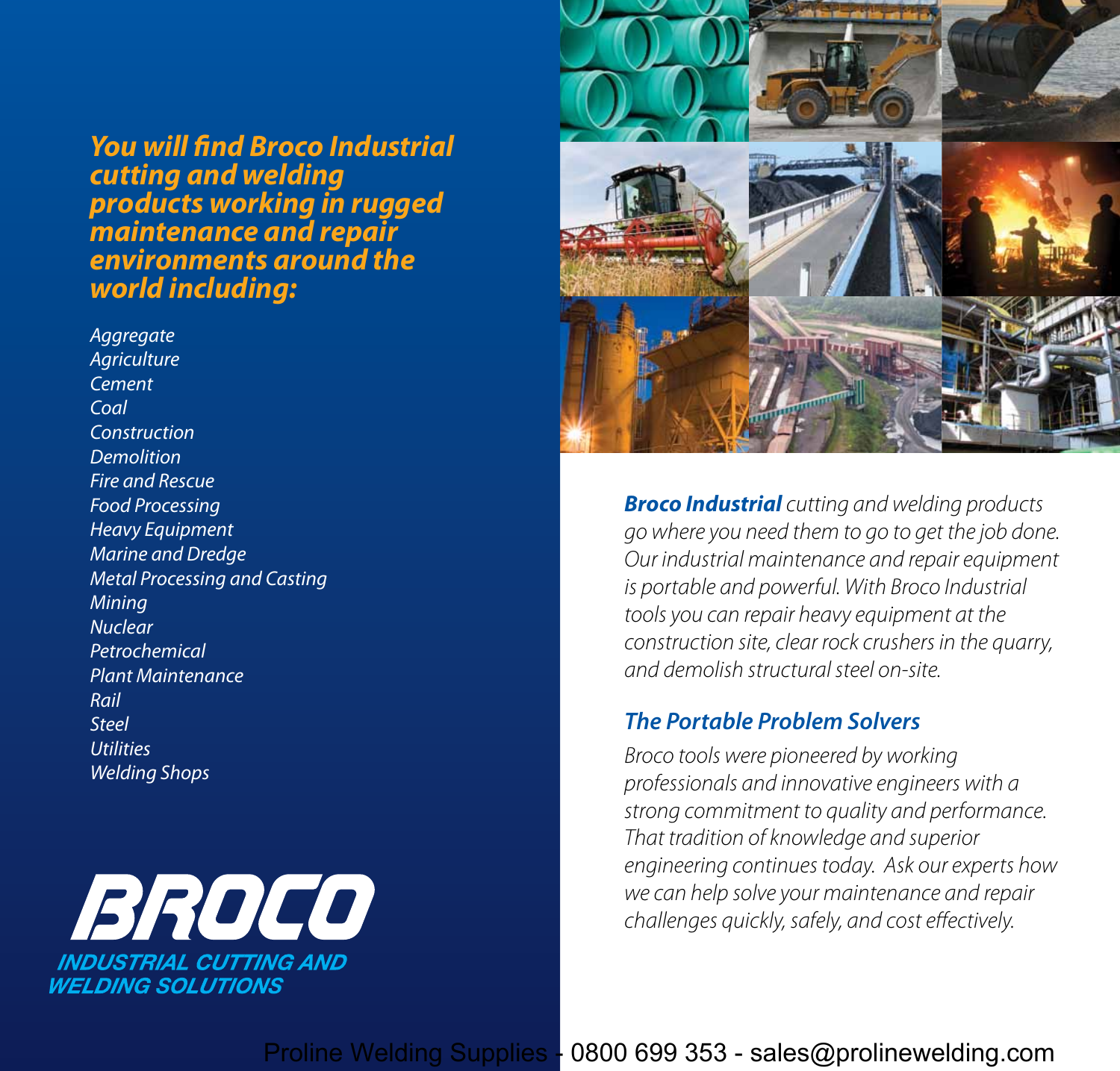## *Broco Industrial Ultrathermic Torch Provides Powerful Performance*



#### *Pin Piercing*

Remove frozen pins, broken bolts and cast wheel wedges. Make starter holes in thick plates.



#### *Gouging*

Gouge cleanly without the smoke, noise, or a welding machine and air compressor. Gouge without pre- or post-grinding or carbon deposits. Realize better depth control and speed.



#### *Heavy Cutting*

The fastest cutting of cast, stainless, and non-ferrous metals. Cut a 10" diameter mild steel shaft with a single 1/2" x 48" Broco rod.

## *Broco Industrial Ultrathermic Torch Advantages*

- No need for surface pre-heat because Broco systems operate at 10,000° F.
- Repairs are made without raising burrs on bearings and bushings because there is no electric arc.
- The need for surface grinding and gouge cleaning is eliminated because the Ultrathermic Torch does not leave carbon deposits.
- Safer than other types of equipment because Broco systems do not require high amperage or acetylene or any other secondary fuel.
- Increased workplace hygiene and operator comfort and safety because Broco equipment produces less noise, smoke and fumes than air-arc systems.
- • User friendly features are task engineered for simplicity of operation. The 12 volt DC ignition system, single oxygen cylinder and regulator, and ergonomic torch ensure Broco systems are easy to operate.
- Cutting rods can be bent for hard to reach places.
- Work from up to 6' away using Broco's Rod Extender and a 4' or 5' rod.
- Choose from a selection of highly portable industrial torch sets designed to meet a range of industrial needs and settings.

Available From: Proline Welding Supplies 0800 699 353 - sales@prolinewelding.com *Lifetime warranty on Broco Torch non-consumable components.*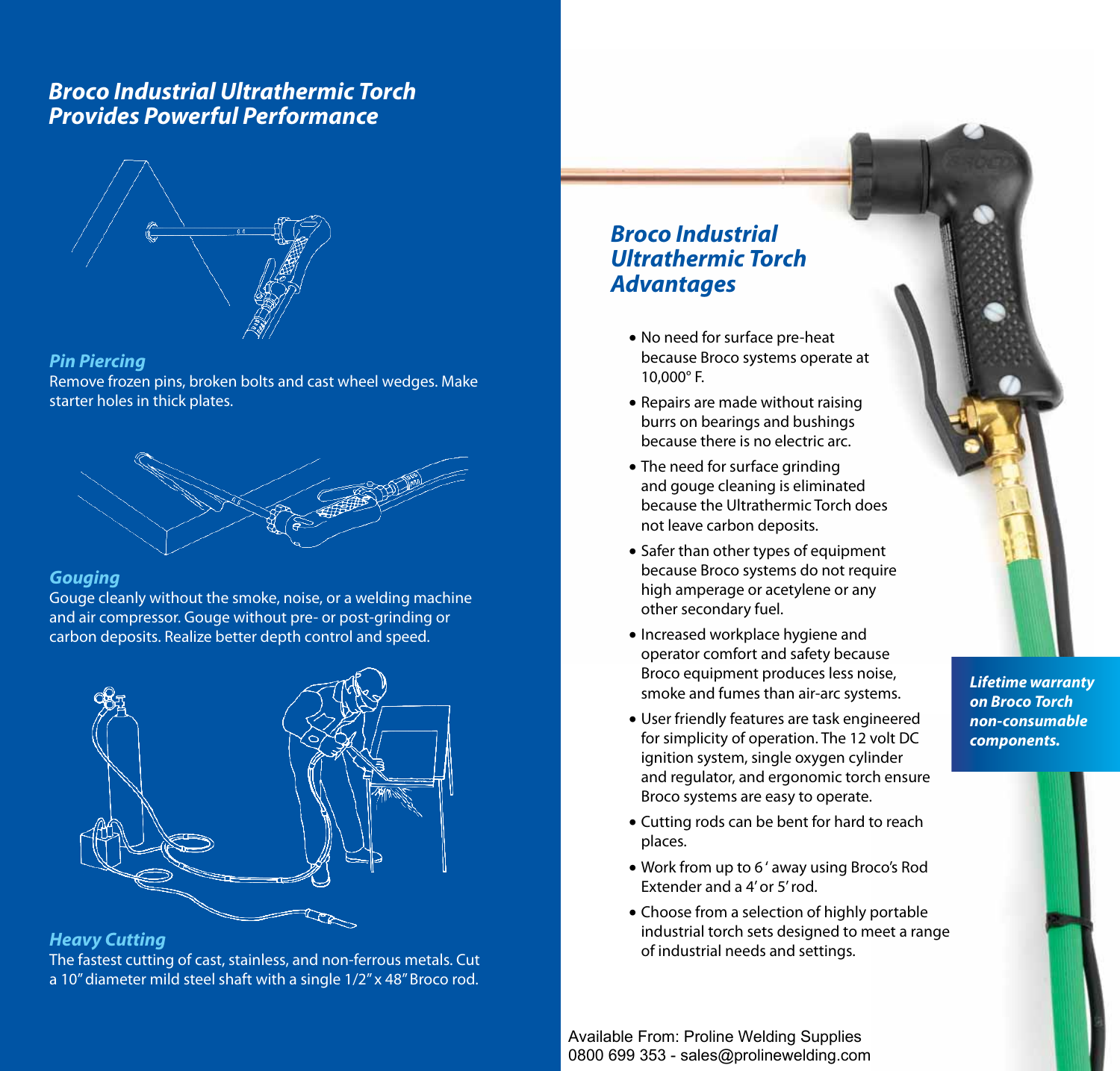*A large selection of cutting rod diameters from 3/16" to 1/2" and lengths from 18" to 60"*

## *Broco Ultrathermic® Cutting Rods*

The 10,000° F burning action of Broco® exothermic cutting rods liquefies nearly any material in its path using the material itself as fuel. Utilizing oxygen, Broco Industrial rods quickly cut or melt almost any known material including cast iron, stainless steel, brass, nickel, titanium, aluminum and other ferrous and non-ferrous metals as well as concrete.

#### *High Performance in Adverse Environments*

Ultrathermic rods burn in any environment, even underwater or in mud. This unique performance feature gives operators a substantial advantage under adverse working conditions.

#### *Cut Downtime, Save Operator Time*

Cutting, piercing and gouging can be completed in just a fraction of the time using Broco Industrial cutting rods and torch kits. Downtime of expensive heavy equipment is greatly reduced during operations such as track and bucket pin removal, gouging and the removal of hardfacing and old welds.

*Gouge quickly, quietly, cleanly with no pre- or post-grinding or carbon deposits.* 

Available From: Proline Welding Supplies, Nelson, New Zealand Ph: 0800 699 353 - Em: sales@prolinewelding.com *The professional's first choice for cutting, gouging or piercing any material.*

 $(1)$  ):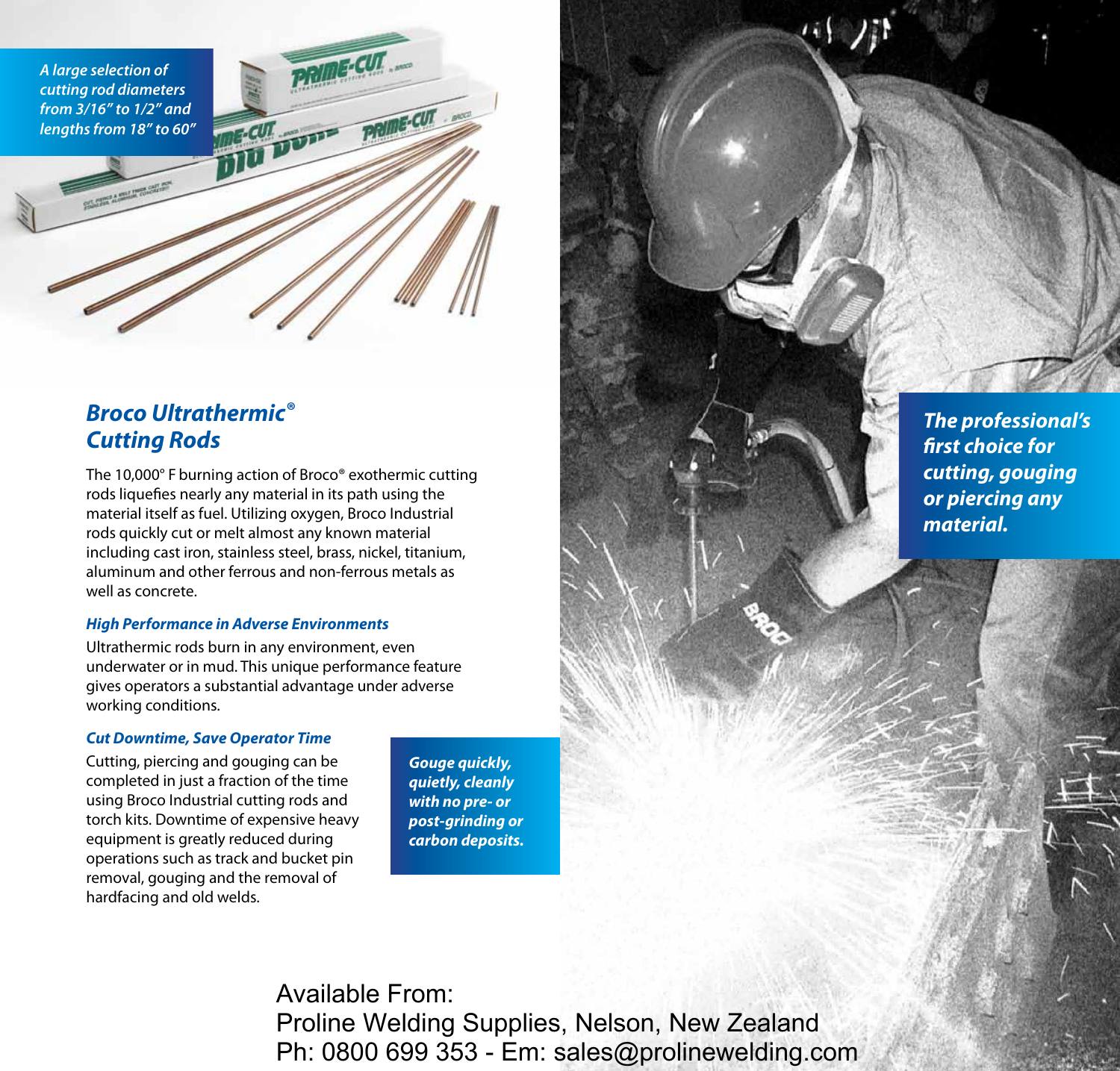

## *One Torch Makes Maintenance Professionals' Jobs Easier, Faster, Safer and More Cost Effective*

#### *Construction and Demolition*

- • Lead or iron rivet removal
- Cutting I-beams, wall and girder removal
- Melt into concrete and cut structural steel
- Cut steel doors and remove concrete filled posts
- Use from an aerial lift

#### *Fire and Rescue*

- Forced entry
- Cut through metal bars, locks and gates
- Remove structural steel/building collapse
- Rail derailment and rescue
- Large machinery accidents

#### *Heavy Equipment Repair and Maintenance*

- Remove track and king pins and broken bolts
- Gouge to remove hardfacing and old welds
- Quickly cut bucket tooth shanks and edges
- Remove bushings without damage to shafts or housings

## *Marine and Dredge Operations*

- On board deck cutting
- Bulkhead penetrations
- Rods burn even when submerged in mud or water

*problem solver.*

- Pierce and gouge under adverse conditions
- Emergency cutting of wire rope, anchor chain and spud wire
- Cut away hardfacing inside of pumps

#### *Metal Producing and Casting Plants*

- • Spill clean-up
- • Tap cleaning
- Riser cutting
- • Mold repair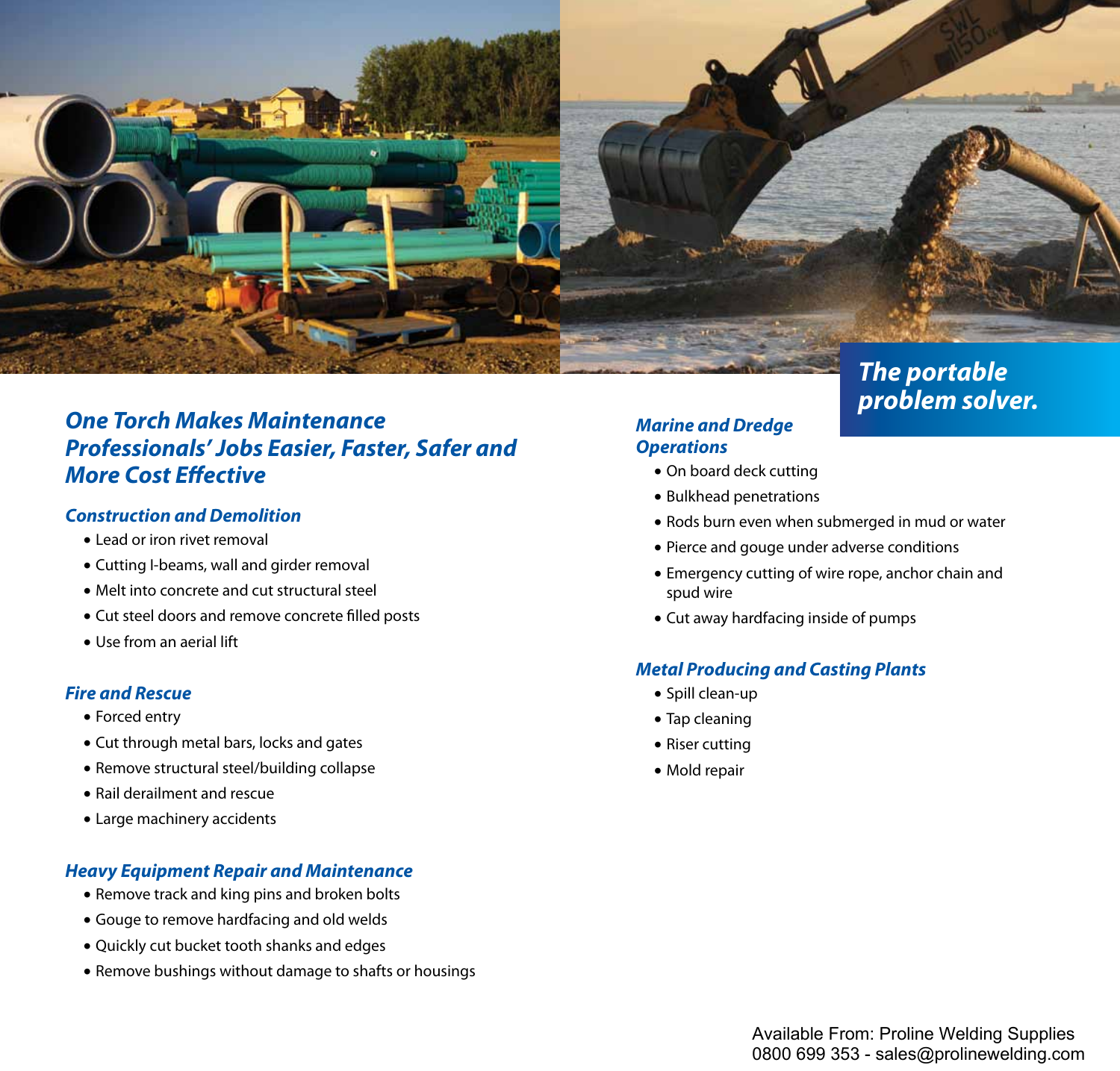

#### *Plant Maintenance*

- Machinery repair
- Penetration of concrete for pipe installation
- Installation of machinery anchor bolts
- Specialty metal cutting and frozen bolt removal

#### *Rail*

- Derailment recovery
- Track and car maintenance and repair

#### *Rock Quarries*

- • Repair primary and secondary crushers
- Clear rock jams by melting and fracturing boulders of almost any size to avoid machine dismantling

#### *Utility Companies*

- • For underground and topside piping projects
- Cut both pipe and grout liners
- Cut cast iron valves in sewage treatment plants

*Industrial Cutting Torch Does It All: Easy to use, highly portable, up to 6' reach, cut overhead, bend rods for hard to reach places, low noise and fumes.*

### *Welding Shops*

- • Specialty cutting, piercing, gouging, and washing of ferrous and non-ferrous metals like stainless, aluminum, cast iron, manganese, brass and titanium
- Pierce and gouge for speedy crack repair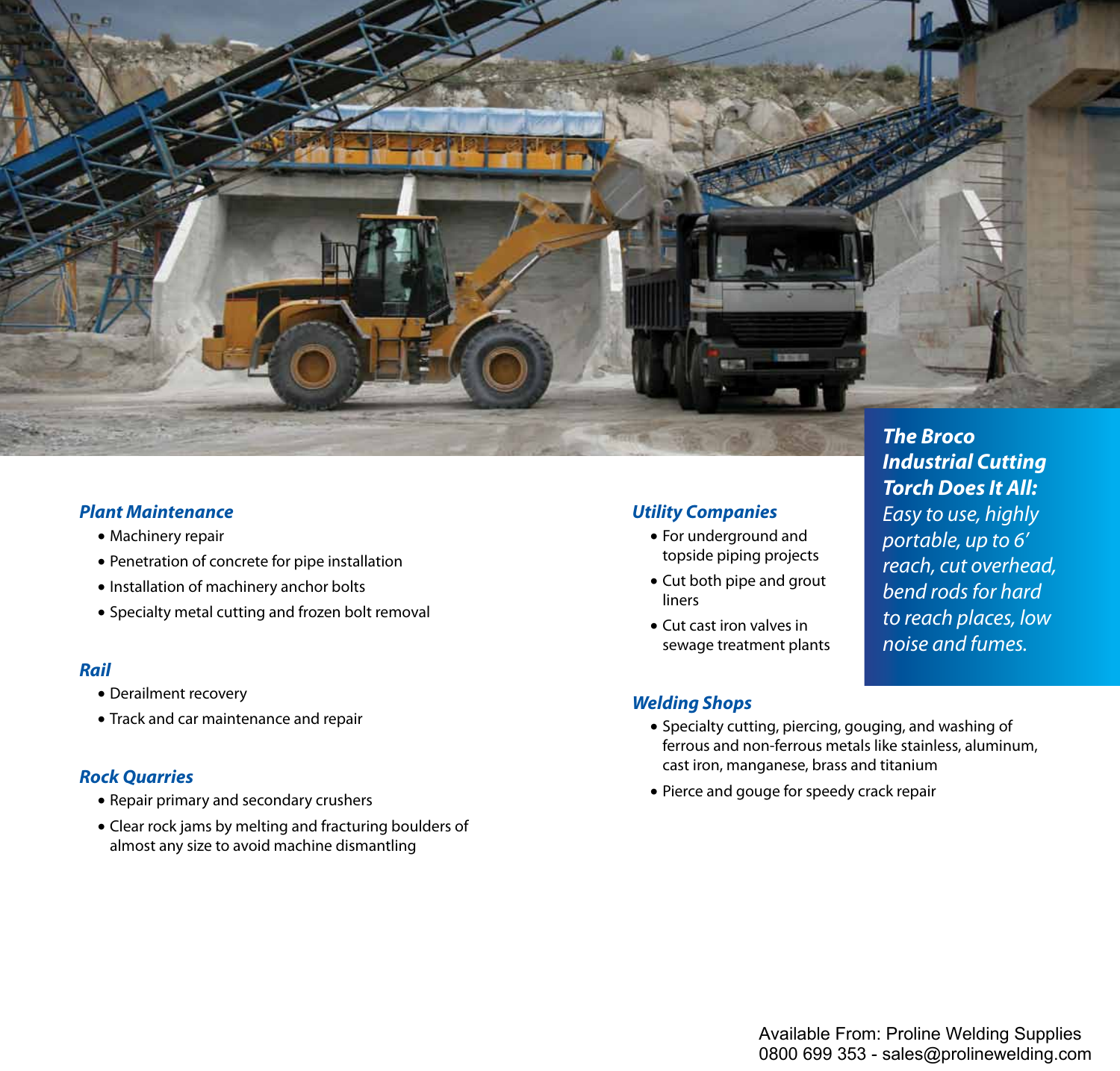

# *GOWELD®*

# *Go Anywhere. Weld Anywhere!®*

GOWELD® 24 volt batterypowered portable welder brings shop-based power and precision to the field. GOWELD gives maintenance and repair professionals the advantage of making permanent high quality welds anywhere without the need for a welding generator or inverter power source. Repairs are made at the jobsite lowering overhead costs and eliminating transportation headaches.

GOWELD® delivers more amps, handles more volts, and accommodates more wire sizes without AC power. For professional welders and DIY enthusiasts, from customizing hot rods and off road vehicles, fence and gate repair and installation, to farm and ranch duties and more, GOWELD 's easy setup and permanent weld capabilities give you the power to weld anytime, anywhere.

*Weld steel or aluminum from 1/16" to1/2" thick with just two twelve volt batteries.*





## *GOWELD® Advantages*

- Fast setup, easy to operate
- Operates on just two or three 12 volt batteries
- Microprocessor monitors feed and welder functions
- Optical encoder for computerized tru-speed from zero to 1,100 inches per minute produces more consistent welds
- Automatic shutdown protection in the event of wire jam, motor overheat or low battery
- Die cast aluminum chassis supports the motor, drive assembly, trigger, micro switch, gas valve, circuit board and wire spool
- Heavy-duty high-torque motor
- LED's indicate power status, polarity, low battery, and motor temperature
- Robust chassis mounted micro switch and gas valve operate directly from the trigger providing pre-flow and post-flow capabilities
- Also operates as a spool gun for a CV output welding machine when used with the optional 24 volt power supply (GOWELD® PCU)

GOWELD® comes with 20' power cable and gas line, ground cable with clamp, wiring harness, battery jumper cable, contact tips in .035, 2 spools of welding wire and carrying case.

GOWELD® uses standard 2 pound (1 kg) spools of solid MIG or flux core self shielding (FCAW) welding or hardfacing wire from .023" to .045 diameters to weld or hardface. It offers up to 20 minutes arc time on two batteries.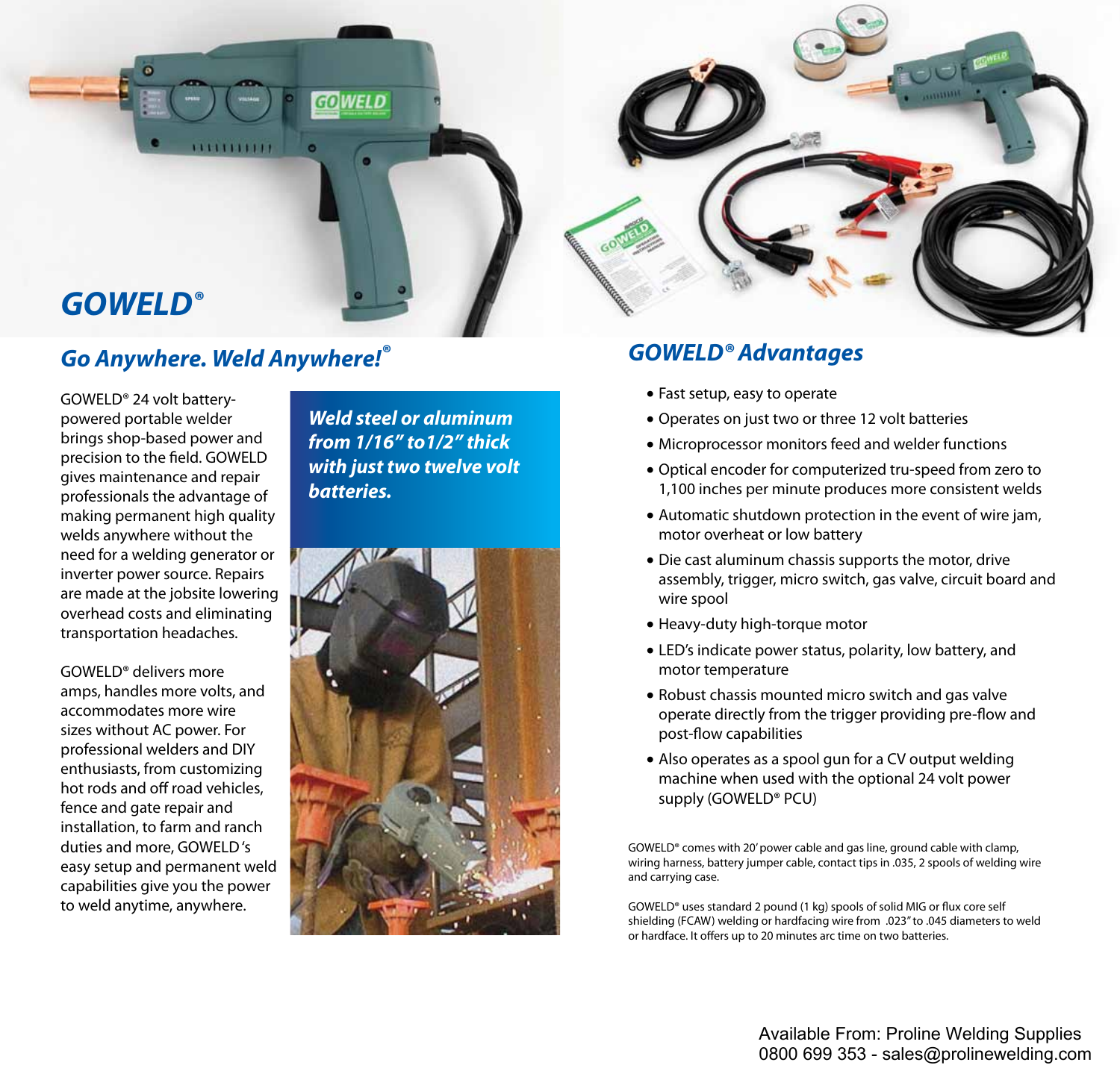## *Choose the Broco Industrial complete solution for your job.*



*PC/A-5V2HR*



*PC/TA-60*



## *PC/A-20*

*Visit the Broco website at www.Brocoinc.com for a complete listing of products available, or ask us to build a custom kit to meet your needs.*



#### Industrial Torch Sets

*Industrial Welding Products List*

**Industrial Welding Products List** 

| MODEL NO.<br><b>TORCH LENGTH</b>                               | <b>PC/A-20</b><br>20'Long<br>Hose | $PC/BX-12$<br>12'Long<br>Hose | <b>PC/TA-60</b><br>30'Long<br>Hose | $PC/A-2$<br>15'Long<br>Hose | PC/A-5V2HR<br>5'Long<br>Hose |
|----------------------------------------------------------------|-----------------------------------|-------------------------------|------------------------------------|-----------------------------|------------------------------|
| Broco Torch &<br><b>Striker Plate</b>                          |                                   |                               |                                    |                             |                              |
| Hose & Cable<br>Extension                                      |                                   |                               | 30'                                |                             | 25'                          |
| Collets to Fit<br>3/16", 1/4", 3/8",<br>& 1/2" Cutting<br>Rods |                                   |                               |                                    |                             |                              |
| 12 Volt Light-<br>weight Battery<br>w/ Charger                 |                                   |                               |                                    |                             |                              |
| Backpack w/<br>Accessories                                     |                                   |                               |                                    |                             |                              |
| Oxygen Cylinder                                                |                                   |                               |                                    | 20 FT <sup>3</sup>          | 45 FT <sup>3</sup>           |
| Oxygen<br>Regulator                                            |                                   |                               |                                    |                             |                              |
| Case Tool Box                                                  |                                   |                               |                                    |                             |                              |
| Sample Packs<br>$1/4''$ & $3/8''$<br><b>Cutting Rods</b>       |                                   |                               |                                    |                             |                              |
| <b>Cutting Rod</b><br>Extender                                 |                                   |                               |                                    |                             |                              |
| Leather Shield                                                 |                                   |                               |                                    |                             |                              |
| <b>Battery Clamps</b>                                          |                                   |                               |                                    |                             |                              |
| Safety Goggles<br>& Gloves                                     |                                   |                               |                                    |                             |                              |

Proline Welding Supplies 0800 699 353 - sales@prolinewelding.com